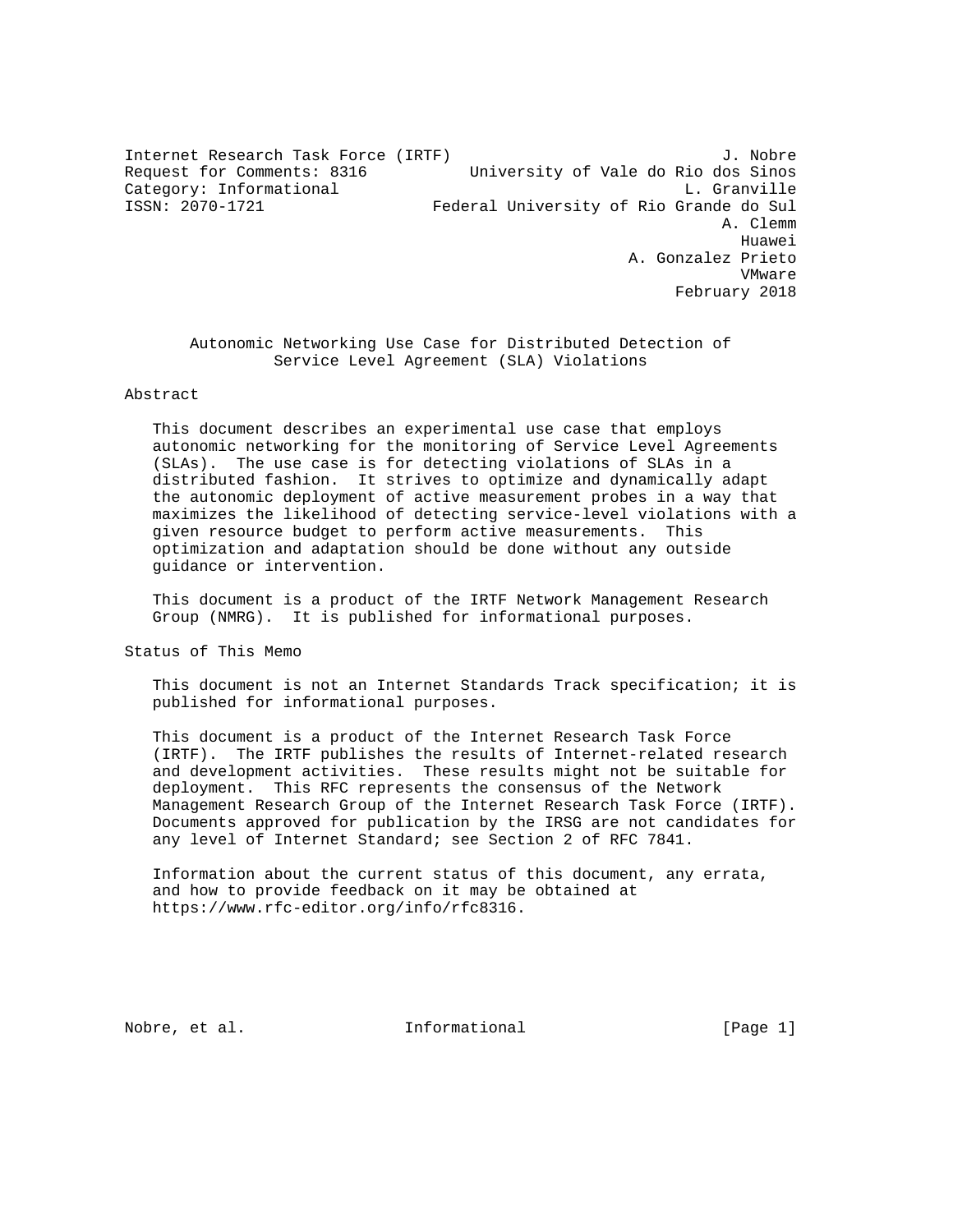# Copyright Notice

 Copyright (c) 2018 IETF Trust and the persons identified as the document authors. All rights reserved.

 This document is subject to BCP 78 and the IETF Trust's Legal Provisions Relating to IETF Documents (https://trustee.ietf.org/license-info) in effect on the date of publication of this document. Please review these documents carefully, as they describe your rights and restrictions with respect to this document.

# Table of Contents

| 2.1            |                                                |  |  |  |  |  | 5            |
|----------------|------------------------------------------------|--|--|--|--|--|--------------|
| 3.             |                                                |  |  |  |  |  | 6            |
| 4.             |                                                |  |  |  |  |  | 7            |
| 5 <sub>1</sub> | A Distributed Autonomic Solution               |  |  |  |  |  | $\mathsf{R}$ |
| б.             |                                                |  |  |  |  |  | 10           |
| 7 <sub>1</sub> | Implementation Considerations                  |  |  |  |  |  | 11           |
|                | 7.1. Device-Based Self-Knowledge and Decisions |  |  |  |  |  | 11           |
|                | 7.2. Interaction with Other Devices            |  |  |  |  |  | 11           |
|                | 8. Comparison with Current Solutions           |  |  |  |  |  | 12           |
| 9.             |                                                |  |  |  |  |  | 12           |
|                |                                                |  |  |  |  |  | 13           |
|                |                                                |  |  |  |  |  | 13           |
|                |                                                |  |  |  |  |  | 13           |
|                |                                                |  |  |  |  |  | 16           |
|                |                                                |  |  |  |  |  | 16           |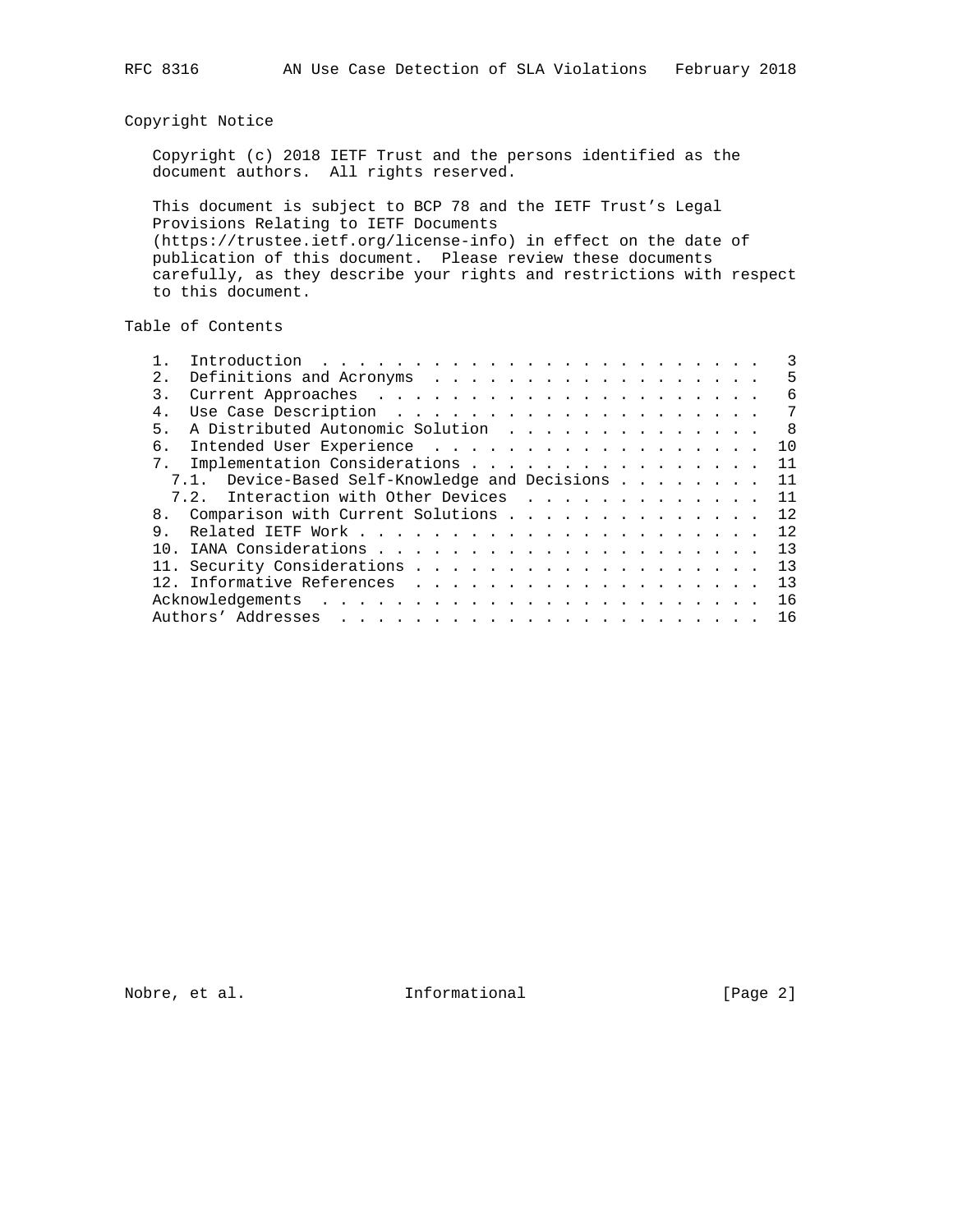## 1. Introduction

 The Internet has been growing dramatically in terms of size, capacity, and accessibility in recent years. Communication requirements of distributed services and applications running on top of the Internet have become increasingly demanding. Some examples are real-time interactive video or financial trading. Providing such services involves stringent requirements in terms of acceptable latency, loss, and jitter.

 Performance requirements lead to the articulation of Service Level Objectives (SLOs) that must be met. Those SLOs are part of Service Level Agreements (SLAs) that define a contract between the provider and the consumer of a service. SLOs, in effect, constitute a service-level guarantee that the consumer of the service can expect to receive (and often has to pay for). Likewise, the provider of a service needs to ensure that the service-level guarantee and associated SLOs are met. Some examples of clauses that relate to SLOs can be found in [RFC7297].

 Violations of SLOs can be associated with significant financial loss, which can by divided into two categories. First, there is the loss that can be incurred by the user of a service when the agreed service levels are not provided. For example, a financial brokerage's stock orders might suffer losses when it is unable to execute stock transactions in a timely manner. An electronic retailer may lose customers when its online presence is perceived by customers as sluggish. An online gaming provider may not be able to provide fair access to online players, resulting in frustrated players who are lost as customers. In each case, the failure of a service provider to meet promised service-level guarantees can have a substantial financial impact on users of the service. Second, there is the loss that is incurred by the provider of a service who is unable to meet promised SLOs. Those losses can take several forms, such as penalties for violating the service level agreement and even loss of future revenue due to reduced customer satisfaction (which, in many cases, is more serious). Hence, SLOs are a key concern for the service provider. In order to ensure that SLOs are not being violated, service levels need to be continuously monitored at the network infrastructure layer in order to know, for example, when mitigating actions need to be taken. To that end, service-level measurements must take place.

 Network measurements can be performed using active or passive measurement techniques. In passive measurements, production traffic is observed, and no monitoring traffic is created by the measurement process itself. That is, network conditions are checked in a non-intrusive way. In the context of IP Flow Information Export

Nobre, et al. 100 mm informational 100 mm informational [Page 3]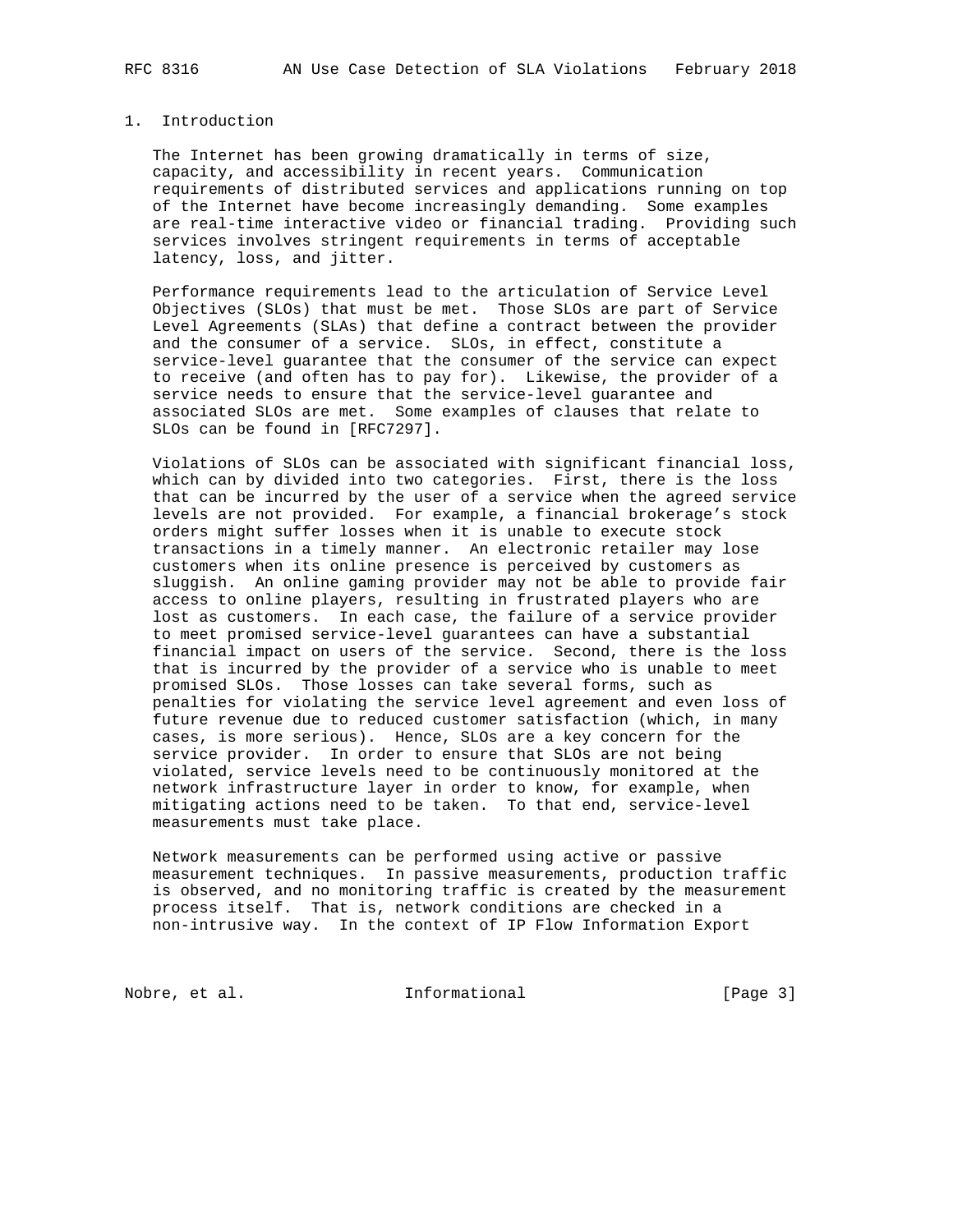(IPFIX), several documents were produced that define how to export data associated with flow records, i.e., data that is collected as part of passive measurement mechanisms, generally applied against flows of production traffic (e.g., [RFC7011]). In addition, it is possible to collect real data traffic (not just summarized flow records) with time-stamped packets, possibly sampled (e.g., per [RFC5474]), as a means of measuring and inferring service levels. Active measurements, on the other hand, are more intrusive to the network in the sense that they involve injecting synthetic test traffic into the network to measure network service levels, as opposed to simply observing production traffic. The IP Performance Metrics (IPPM) Working Group produced documents that describe active measurement mechanisms such as the One-Way Active Measurement Protocol (OWAMP) [RFC4656], the Two-Way Active Measurement Protocol (TWAMP) [RFC5357], and the Cisco Service-Level Assurance Protocol [RFC6812]. In addition, there are some mechanisms that do not cleanly fit into either active or passive categories, such as Performance and Diagnostic Metrics (PDM) Destination Option techniques [RFC8250].

 Active measurement mechanisms offer a high level of control over what and how to measure. They do not require inspecting production traffic. Because of this, active measurements usually offer better accuracy and privacy than passive measurement mechanisms. Traffic encryption and regulations that limit the amount of payload inspection that can occur are non-issues. Furthermore, active measurement mechanisms are able to detect end-to-end network performance problems in a fine-grained way (e.g., simulating the traffic that must be handled considering specific SLOs). As a result, active measurements are often preferred over passive measurement for SLA monitoring. Measurement probes must be hosted in network devices and measurement sessions must be activated to compute the current network metrics (for example, metrics such as the ones described in [RFC4148], although note that [RFC4148] was obsoleted by [RFC6248]). This activation should be dynamic in order to follow changes in network conditions, such as those related to routes being added or new customer demands.

 While offering many advantages, active measurements are expensive in terms of network resource consumption. Active measurements generally involve measurement probes that generate synthetic test traffic that is directed at a responder. The responder needs to timestamp test traffic it receives and reflect it back to the originating measurement probe. The measurement probe subsequently processes the returned packets along with time-stamping information in order to compute service levels. Accordingly, active measurements consume substantial CPU cycles as well as memory of network devices to

Nobre, et al. 100 mm informational 100 mm informational [Page 4]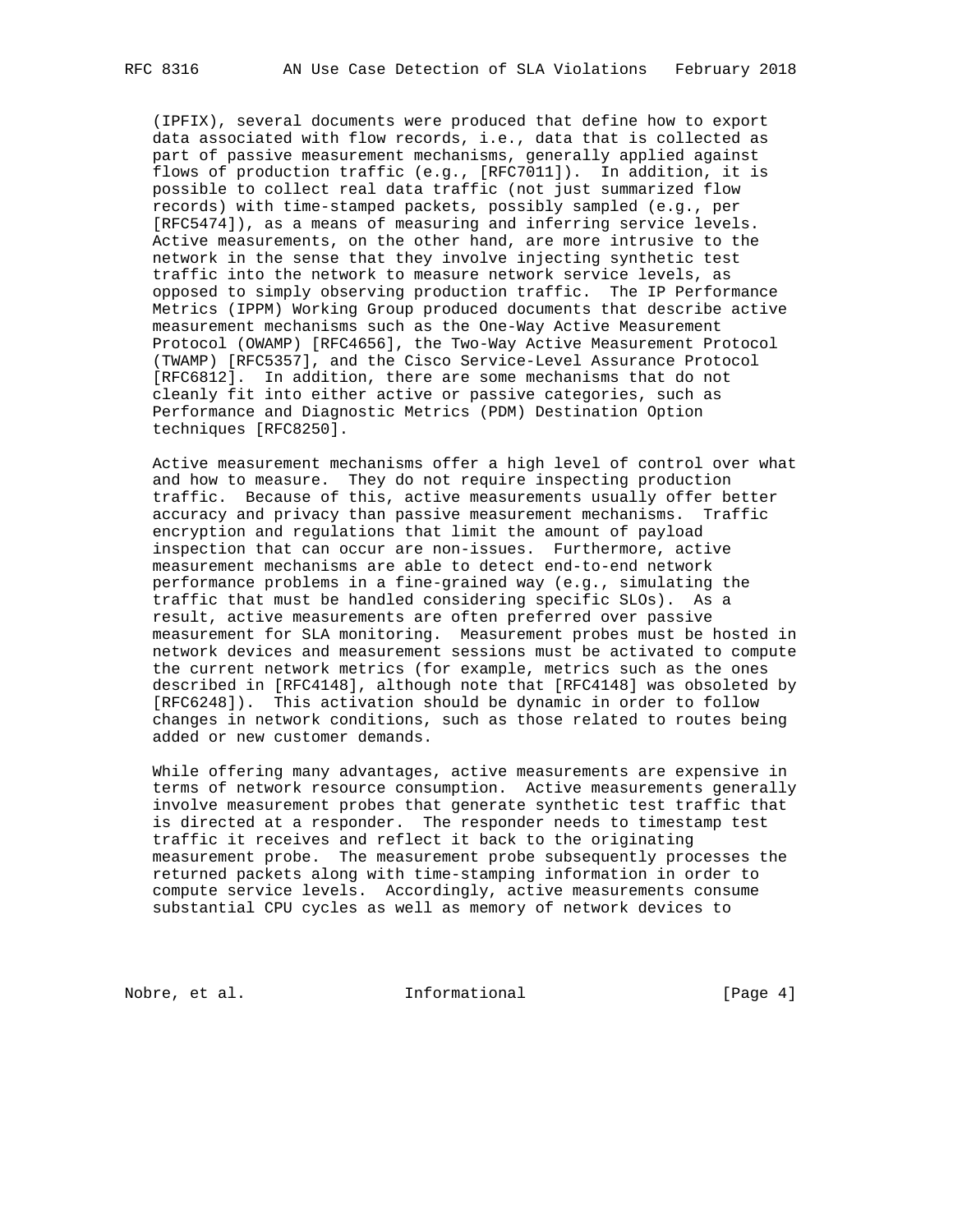generate and process test traffic. In addition, synthetic traffic increases network load. Thus, active measurements compete for resources with other functions, including routing and switching.

 The resources required and traffic generated by the active measurement sessions are, in a large part, a function of the number of measured network destinations. (In addition, the amount of traffic generated for each measurement plays a role that, in turn, influences the accuracy of the measurement.) When more destinations are measured, a greater number of resources are consumed and more traffic is needed to perform the measurements. Thus, to have better monitoring coverage, it is necessary to deploy more sessions, which consequently increases consumed resources. Otherwise, enabling the observation of just a small subset of all network flows can lead to insufficient coverage.

 Furthermore, while some end-to-end service levels can be determined by adding up the service levels observed across different path segments, the same is not true for all service levels. For example, the end-to-end delay or packet loss from a node A to a node C routed via a node B can often be computed simply by adding delays (or loss) from A to B and from B to C. This allows the decomposition of a large set of end-to-end measurements into a much smaller set of segment measurements. However, end-to-end jitter and mean opinion scores cannot be decomposed as easily and, for higher accuracy, must be measured end-to-end.

 Hence, the decision about how to place measurement probes becomes an important management activity. The goal is to obtain the maximum benefits of service-level monitoring with a limited amount of measurement overhead. Specifically, the goal is to maximize the number of service-level violations that are detected with a limited number of resources.

 The use case and the solution approach described in this document address an important practical issue. They are intended to provide a basis for further experimentation to lead to solutions for wider deployment. This document represents the consensus of the IRTF's Network Management Research Group (NMRG). It was discussed extensively and received three separate in-depth reviews.

- 2. Definitions and Acronyms
	- Active Measurements: Techniques to measure service levels that involve generating and observing synthetic test traffic
	- Passive Measurements: Techniques used to measure service levels based on observation of production traffic

Nobre, et al. 100 mm informational 100 mm informational [Page 5]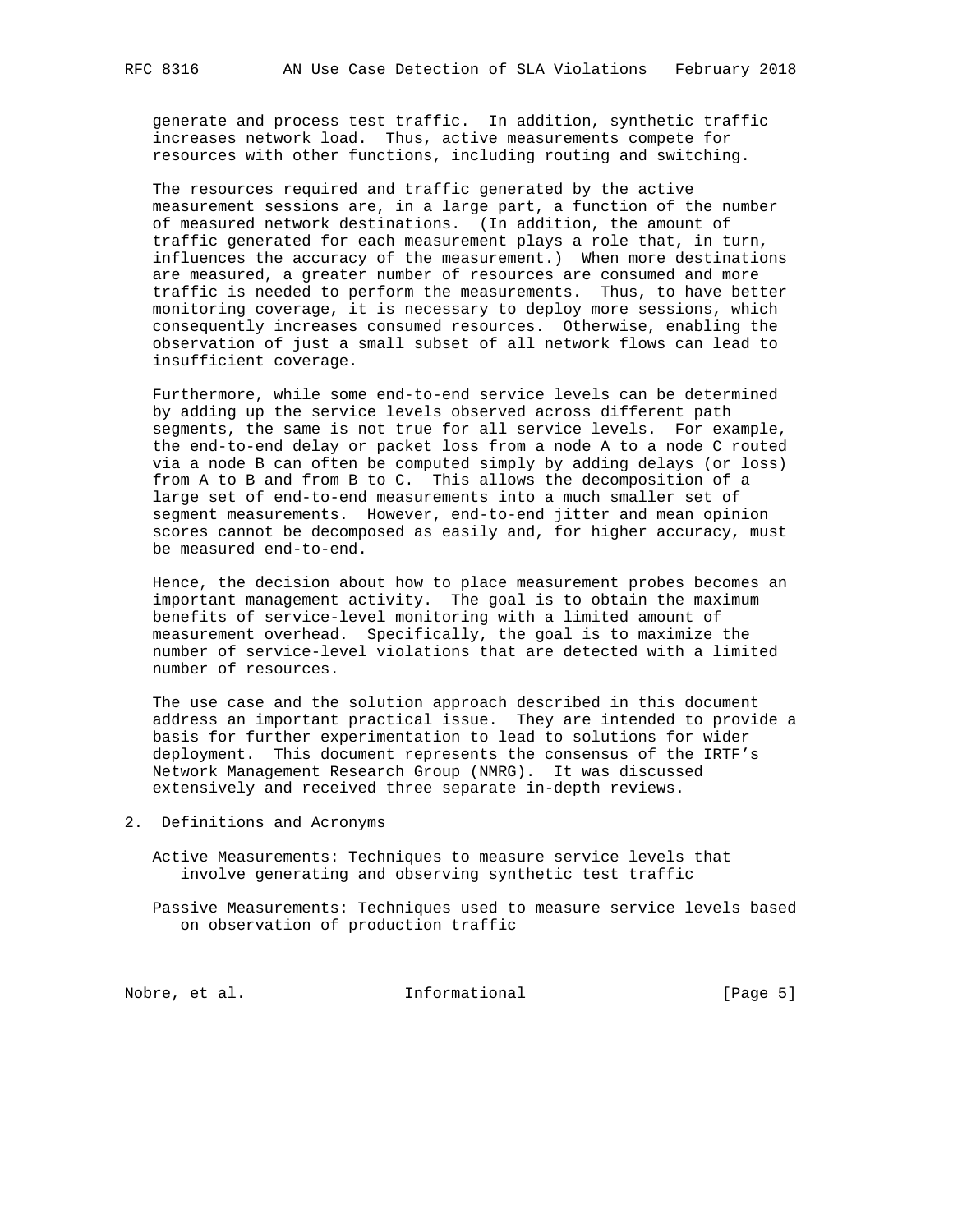- Autonomic Network: A network containing exclusively autonomic nodes, requiring no configuration, and deriving all required information through self-knowledge, discovery, or intent.
- Autonomic Service Agent (ASA): An agent implemented on an autonomic node that implements an autonomic function, either in part (in the case of a distributed function, as in the context of this document) or whole
- Measurement Session: A communications association between a probe and a responder used to send and reflect synthetic test traffic for active measurements

Probe: The source of synthetic test traffic in an active measurement

 Responder: The destination for synthetic test traffic in an active measurement

SLA: Service Level Agreement

SLO: Service Level Objective

P2P: Peer-to-Peer

 (Note: The definitions for "Autonomic Network" and "Autonomic Service Agent" are borrowed from [RFC7575]).

3. Current Approaches

 For feasible deployments of active measurement solutions to distribute the available measurement sessions along the network, the current best practice consists of relying entirely on the human administrator's expertise to infer the best location to activate such sessions. This is done through several steps. First, it is necessary to collect traffic information in order to grasp the traffic matrix. Then, the administrator uses this information to infer the best destinations for measurement sessions. After that, the administrator activates sessions on the chosen subset of destinations, taking the available resources into account. This practice, however, does not scale well because it is still labor intensive and error-prone for the administrator to determine which sessions should be activated given the set of critical flows that needs to be measured. Even worse, this practice completely fails in networks where the most critical flows change rapidly, resulting in dynamic changes to what would be the most important destinations. For example, this can be the case in modern cloud environments. This is because fast reactions are necessary to reconfigure the sessions, and administrators are just not quick enough in computing and

Nobre, et al.  $I_n$  informational  $[Page 6]$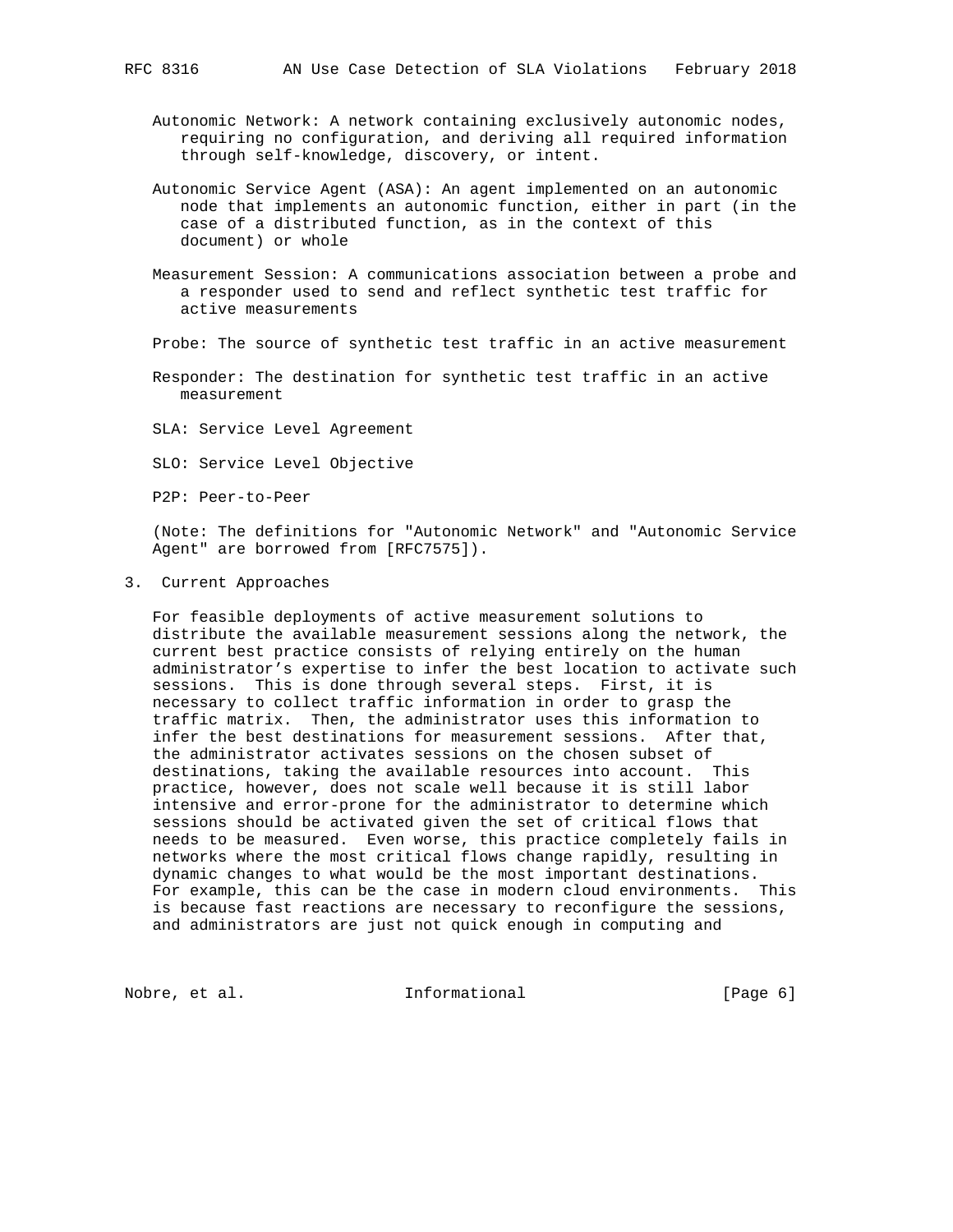activating the new set of required sessions every time the network traffic pattern changes. Finally, the current practice for active measurements usually covers only a fraction of the network flows that should be observed, which invariably leads to the damaging consequence of undetected SLA violations.

#### 4. Use Case Description

 The use case involves a service-level provider that needs to monitor the network to detect service-level violations using active service level measurements and wants to be able to do so with minimal human intervention. The goal is to conduct the measurements in an effective manner to maximize the percentage of detected service-level violations. The service-level provider has a bounded resource budget with regard to measurements that can be performed, specifically the number of measurements that can be conducted concurrently from any one network device and possibly the total amount of measurement traffic on the network. However, while at any one point in time the number of measurements conducted is limited, it is possible for a device to change which destinations to measure over time. This can be exploited to achieve a balance of eventually covering all possible destinations using a reasonable amount of "sampling" where measurement coverage of a destination cannot be continuous. The solution needs to be dynamic and able to cope with network conditions that may change over time. The solution should also be embeddable inside network devices that control the deployment of active measurement mechanisms.

 The goal is to conduct the measurements in a smart manner that ensures that the network is broadly covered and that the likelihood of detecting service-level violations is maximized. In order to maximize that likelihood, it is reasonable to focus measurement resources on destinations that are more likely to incur a violation, while spending fewer resources on destinations that are more likely to be in compliance. In order to do this, there are various aspects that can be exploited, including past measurements (destinations close to a service-level threshold requiring more focus than destinations farther from it), complementation with passive measurements such as flow data (to identify network destinations that are currently popular and critical), and observations from other parts of the network. In addition, measurements can be coordinated among different network devices to avoid hitting the same destination at the same time and to share results that may be useful in future probe placement.

 Clearly, static solutions will have severe limitations. At the same time, human administrators cannot be in the loop for continuous dynamic reconfigurations of measurement probes. Thus, an automated

Nobre, et al. Informational [Page 7]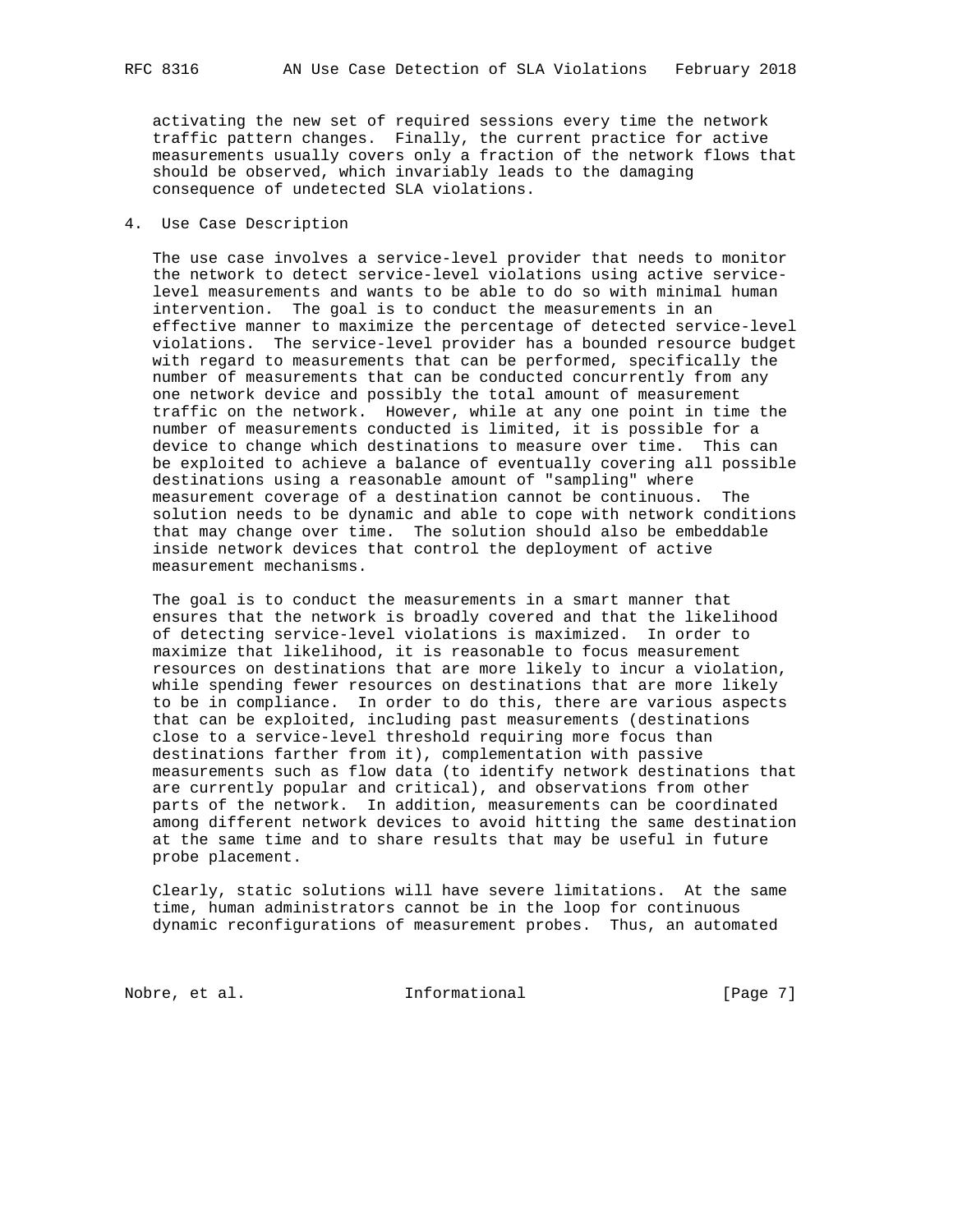solution, or ideally an autonomic solution, is needed so that network measurements are automatically orchestrated and dynamically reconfigured from within the network. This can be accomplished using an autonomic solution that is distributed, using ASAs that are implemented on nodes in the network.

## 5. A Distributed Autonomic Solution

 The use of Autonomic Networking (AN) [RFC7575] can help such detection through an efficient activation of measurement sessions. Such an approach, along with a detailed assessment confirming its viability, is described in [P2PBNM-Nobre-2012]. The problem to be solved by AN in the present use case is how to steer the process of measurement session activation by a complete solution that sets all necessary parameters for this activation to operate efficiently, reliably, and securely, with no required human intervention other than setting overall policy.

 When a node first comes online, it has no information about which measurements are more critical than others. In the absence of information about past measurements and information from measurement peers, it may start with an initial set of measurement sessions, possibly randomly seeding a set of starter measurements and perhaps taking a round-robin approach for subsequent measurement rounds. However, as measurements are collected, a node will gain an increasing amount of information that it can utilize to refine its strategy of selecting measurement targets going forward. For one, it may take note of which targets returned measurement results very close to service-level thresholds; these targets may require closer scrutiny compared to others. Second, it may utilize observations that are made by its measurement peers in order to conclude which measurement targets may be more critical than others and to ensure that proper overall measurement coverage is obtained (so that not every node incidentally measures the same targets, while other targets are not measured at all).

 We advocate for embedding P2P technology in network devices in order to use autonomic control loops to make decisions about measurement sessions.

 Specifically, we advocate for network devices to implement an autonomic function that monitors service levels for violations of SLOs and that determines which measurement sessions to set up at any given point in time based on current and past observations of the node and of other peer nodes.

 By performing these functions locally and autonomically on the device itself, which measurements to conduct can be modified quickly based

Nobre, et al.  $I_n$  informational  $[Page 8]$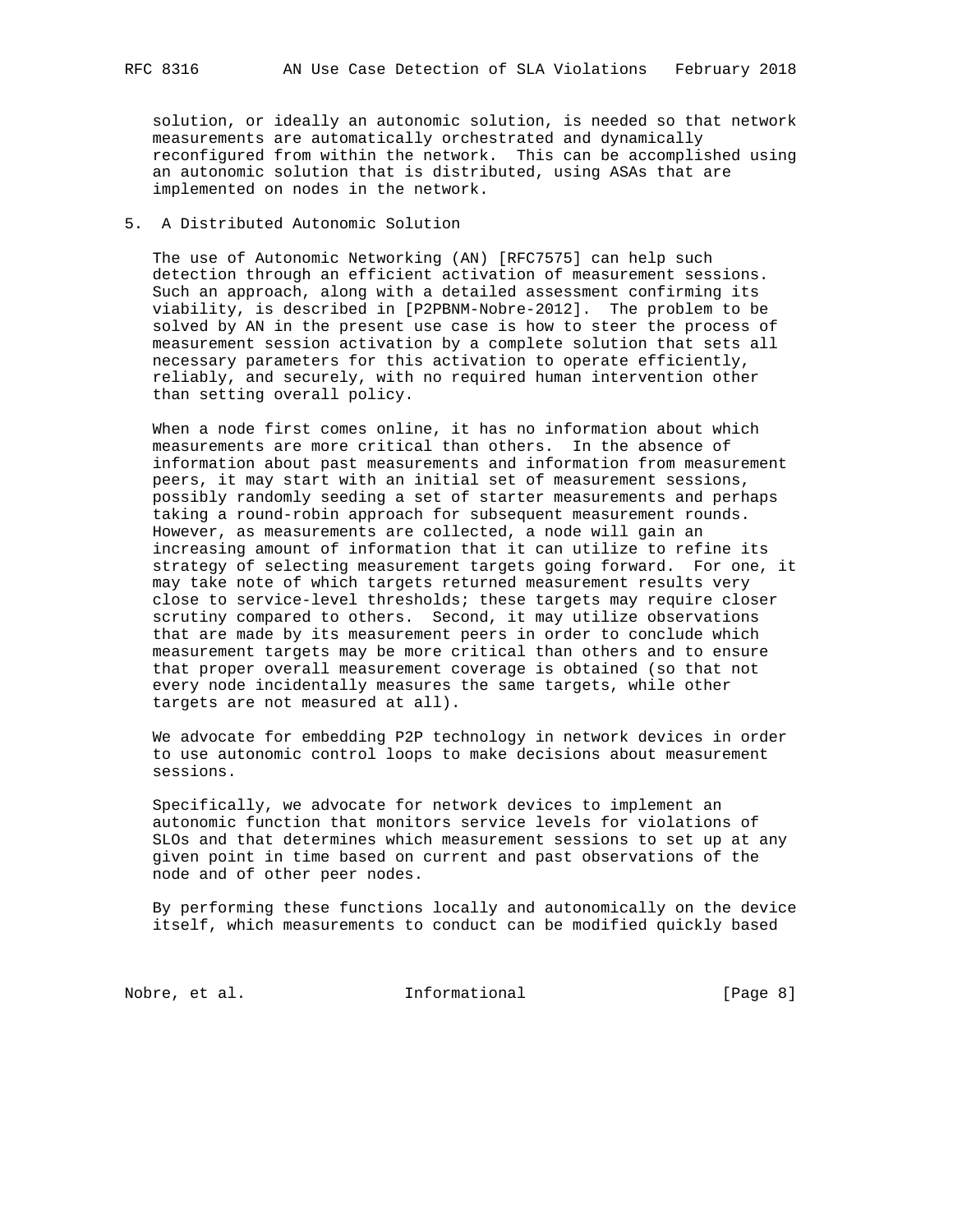on local observations while taking local resource availability into account. This allows a solution to be more robust and react more dynamically to rapidly changing service levels than a solution that has to rely on central coordination. However, in order to optimize decisions about which measurements to conduct, a node will need to communicate with other nodes. This allows a node to take into account other nodes' observations in addition to its own in its decisions.

 For example, remote destinations whose observed service levels are on the verge of violating stated objectives may require closer monitoring than remote destinations that are comfortably within a range of tolerance. A distributed autonomic solution also allows nodes to coordinate their probing decisions to collectively achieve the best possible measurement coverage. Because the number of resources available for monitoring, exchanging measurement data, and coordinating with other nodes is limited, a node may be interested in identifying other nodes whose observations are similar to and correlated with its own. This helps a node prioritize and decide which other nodes to coordinate and exchange data with. All of this requires the use of a P2P overlay.

A P2P overlay is essential for several reasons:

- o It makes it possible for nodes (or more specifically, the ASAs that are deployed on those nodes) in the network to autonomically set up measurement sessions without having to rely on a central management system or controller to perform configuration operations associated with configuring measurement probes and responders.
- o It facilitates the exchange of data between different nodes to share measurement results so that each node can refine its measurement strategy based not just on its own observations, but also on observations from its peers.
- o It allows nodes to coordinate their measurements to obtain the best possible test coverage and avoid measurements that have a very low likelihood of detecting service-level violations.

 The provisioning of the P2P overlay should be transparent for the network administrator. An Autonomic Control Plane such as defined in [ACP] provides an ideal candidate for the P2P overlay to run on.

 An autonomic solution for the distributed detection of SLA violations provides several benefits. First, it provides efficiency; this solution should optimize the resource consumption and avoid resource starvation on the network devices. A device that is "self-aware" of

Nobre, et al. 1000 and 111 Informational 1000 and 1000 and 1000 and 1000 and 1000 and 1000 and 1000 and 1000 and 1000 and 1000 and 1000 and 1000 and 1000 and 1000 and 1000 and 1000 and 1000 and 1000 and 1000 and 1000 and 1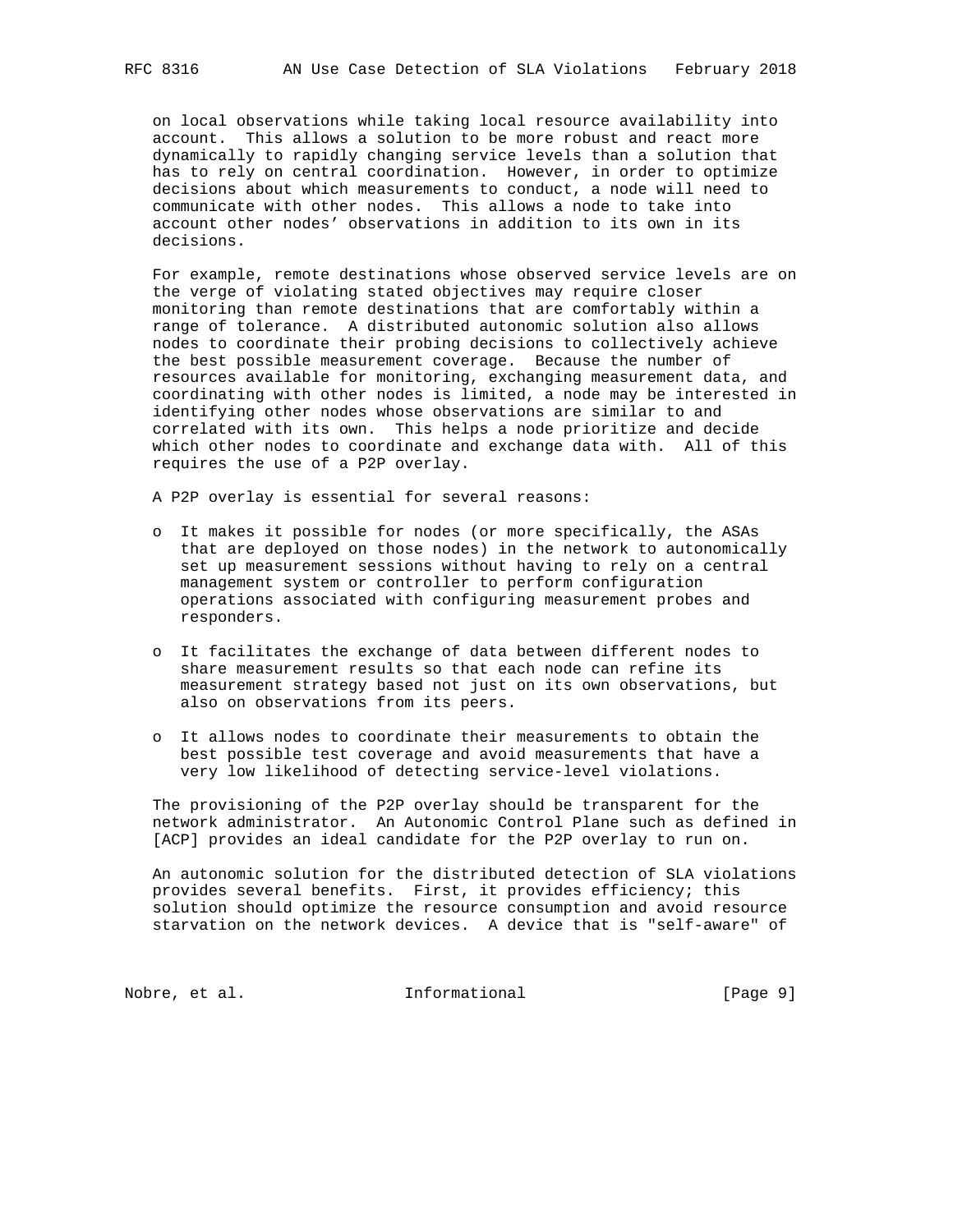its available resources will be able to adjust measurement activities rapidly as needed, without requiring a separate control loop involving resource monitoring by an external system. Second, placing logic about where to conduct measurements into the node enables rapid control loops that allow devices to react instantly to observations and adjust their measurement strategy. For example, a device could decide to adjust the amount of synthetic test traffic being sent during the measurement itself depending on results observed so far on this and other concurrent measurement sessions. As a result, the solution could decrease the time necessary to detect SLA violations. Adaptivity features of an autonomic loop could capture the network dynamics faster than a human administrator or even a central controller. Finally, the solution could help to reduce the workload of human administrators.

 In practice, these factors combine to maximize the likelihood of SLA violations being detected while operating within a given resource budget, allowing a continuous measurement strategy that takes into account past measurement results to be conducted, observations of other measures such as link utilization or flow data, measurement results shared between network devices, and future measurement activities coordinated among nodes. Combined, this can result in efficient measurement decisions that achieve a golden balance between offering broad network coverage and honing in on service-level "hot spots".

6. Intended User Experience

 The autonomic solution should not require any human intervention in the distributed detection of SLA violations. By virtue of the solution being autonomic, human users will not have to plan which measurements to conduct in a network, which is often a very labor intensive task that requires detailed analysis of traffic matrices and network topologies and is not prone to easy dynamic adjustment. Likewise, they will not have to configure measurement probes and responders.

 There are some ways in which a human administrator may still interact with the solution. First, the human administrator will, of course, be notified and obtain reports about service-level violations that are observed. Second, a human administrator may set policies regarding how closely to monitor the network for service-level violations and how many resources to spend. For example, an administrator may set a resource budget that is assigned to network devices for measurement operations. With that given budget, the number of SLO violations that are detected will be maximized. Alternatively, an administrator may set a target for the percentage of SLO violations that must be detected, i.e., a target for the ratio

Nobre, et al. 100 mm informational [Page 10]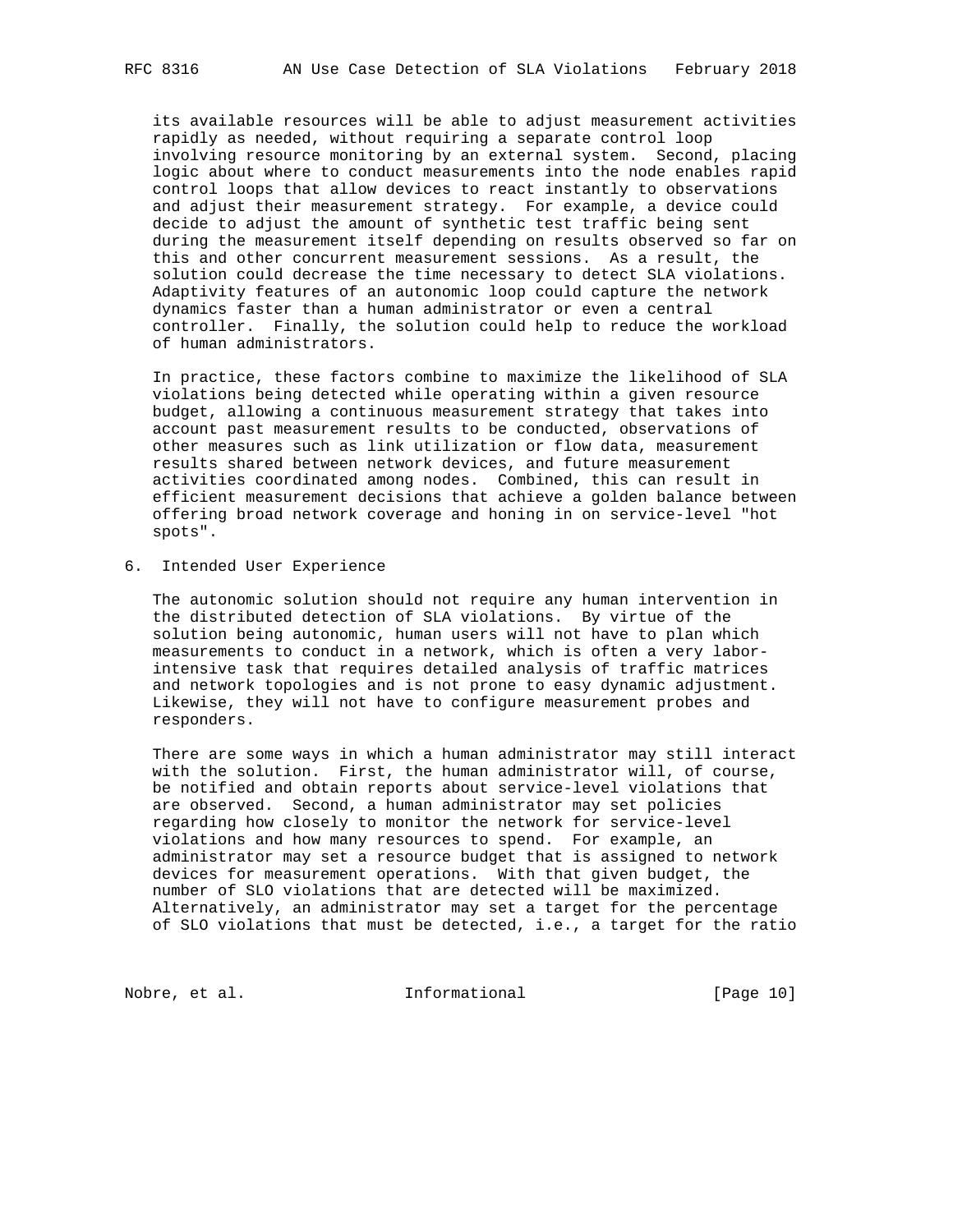between the number of detected SLO violations and the number of total SLO violations that are actually occurring (some of which might go undetected). In that case, the solution will aim to minimize the resources spent (i.e., the amount of test traffic and number of measurement sessions) that are required to achieve that target.

#### 7. Implementation Considerations

 The active measurement model assumes that a typical infrastructure will have multiple network segments, multiple Autonomous Systems (ASes), and a reasonably large number of routers. It also considers that multiple SLOs can be in place at a given time. Since interoperability in a heterogeneous network is a goal, features found on different active measurement mechanisms (e.g., OWAMP, TWAMP, and Cisco Service Level Assurance Protocol) and device programmability interfaces (such as Juniper's Junos API or Cisco's Embedded Event Manager) could be used for the implementation. The autonomic solution should include and/or reference specific algorithms, protocols, metrics, and technologies for the implementation of distributed detection of SLA violations as a whole.

 Finally, it should be noted that there are multiple deployment scenarios, including deployment scenarios that involve physical devices hosting autonomic functions or virtualized infrastructure hosting the same. Co-deployment in conjunction with Virtual Network Functions (VNFs) is a possibility for further study.

#### 7.1. Device-Based Self-Knowledge and Decisions

 Each device has self-knowledge about the local SLA monitoring. This could be in the form of historical measurement data and SLOs. Besides that, the devices would have algorithms that could decide which probes should be activated at a given time. The choice of which algorithm is better for a specific situation would be also autonomic.

# 7.2. Interaction with Other Devices

 Network devices should share information about service-level measurement results. This information can speed up the detection of SLA violations and increase the number of detected SLA violations. For example, if one device detects that a remote destination is in danger of violating an SLO, other devices may conduct additional measurements to the same destination or other destinations in its proximity. For any given network device, the exchange of data may be more important with some devices (for example, devices in the same network neighborhood or devices that are "correlated" by some other means) than with others. Defining the network devices that exchange

Nobre, et al. 100 mm informational [Page 11]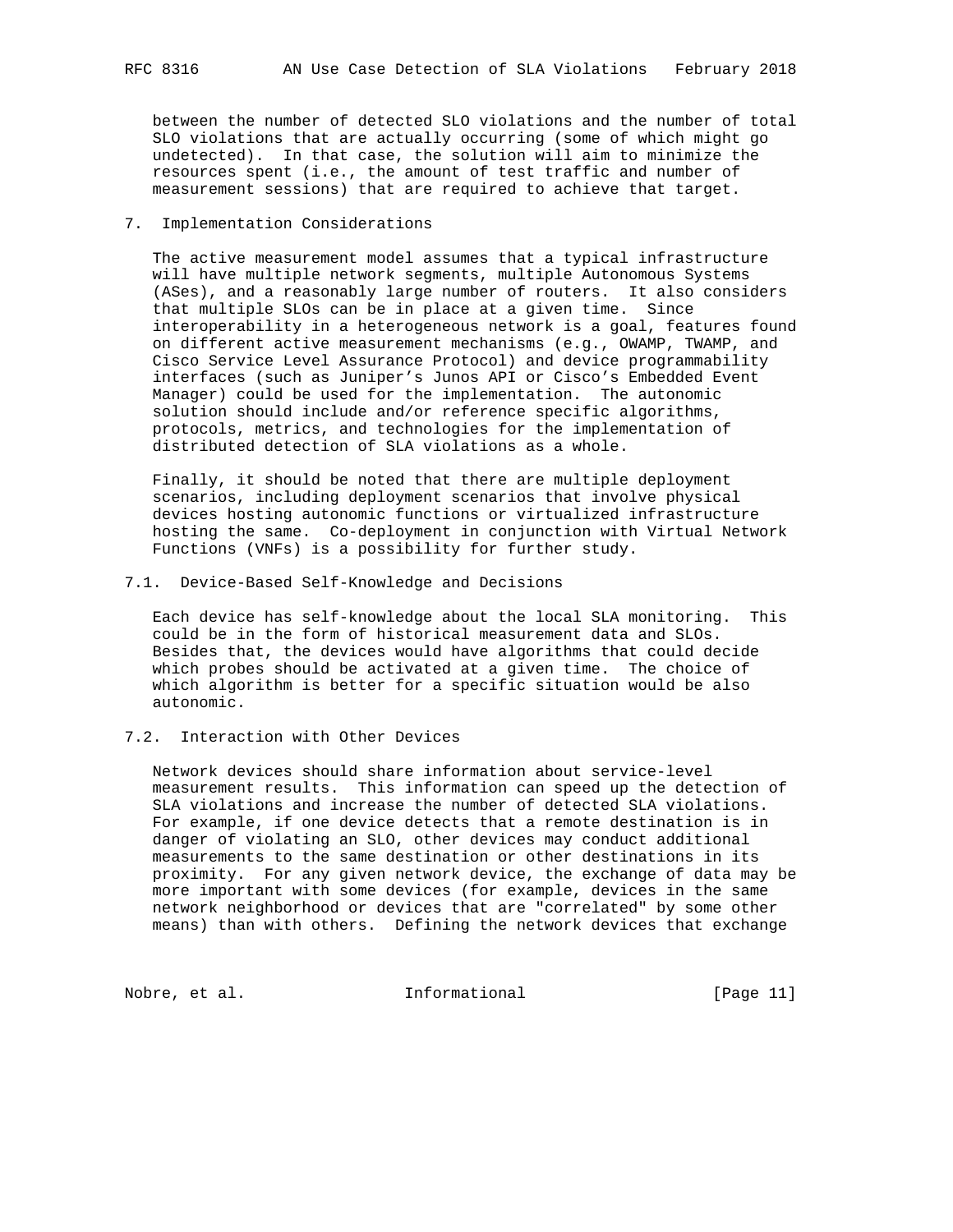measurement data (i.e., management peers) creates a new topology. Different approaches could be used to define this topology (e.g., correlated peers [P2PBNM-Nobre-2012]). To bootstrap peer selection, each device should use its known neighbors (e.g., FIB and RIB tables) as initial seeds to identify possible peers. It should be noted that a solution will benefit if topology information and network discovery functions are provided by the underlying autonomic framework. A solution will need to be able to discover measurement peers as well as measurement targets, specifically measurement targets that support active measurement responders and that will be able to respond to measurement requests and reflect measurement traffic as needed.

8. Comparison with Current Solutions

 There is no standardized solution for distributed autonomic detection of SLA violations. Current solutions are restricted to ad hoc scripts running on a per-node fashion to automate some administrator actions. There are some proposals for passive probe activation (e.g., DECON [DECON] and CSAMP [CSAMP]), but these do not focus on autonomic features.

9. Related IETF Work

 This section discusses related IETF work and is provided for reference. This section is not exhaustive; rather, it provides an overview of the various initiatives and how they relate to autonomic distributed detection of SLA violations.

- 1. LMAP: The Large-Scale Measurement of Broadband Performance Working Group standardizes the LMAP measurement system for performance management of broadband access devices. The autonomic solution could be relevant to LMAP because it deploys measurement probes and could be used for screening for SLA violations. Besides that, a solution to decrease the workload of human administrators in service providers is probably highly desirable.
- 2. IPFIX: IP Flow Information Export (IPFIX) Working Group (now concluded) aimed to standardize IP flows (i.e., netflows). IPFIX uses measurement probes (i.e., metering exporters) to gather flow data. In this context, the autonomic solution for the activation of active measurement probes could possibly be extended to also address passive measurement probes. Besides that, flow information could be used in making decisions regarding probe activation.

Nobre, et al. 1000 1000 111 Informational [Page 12]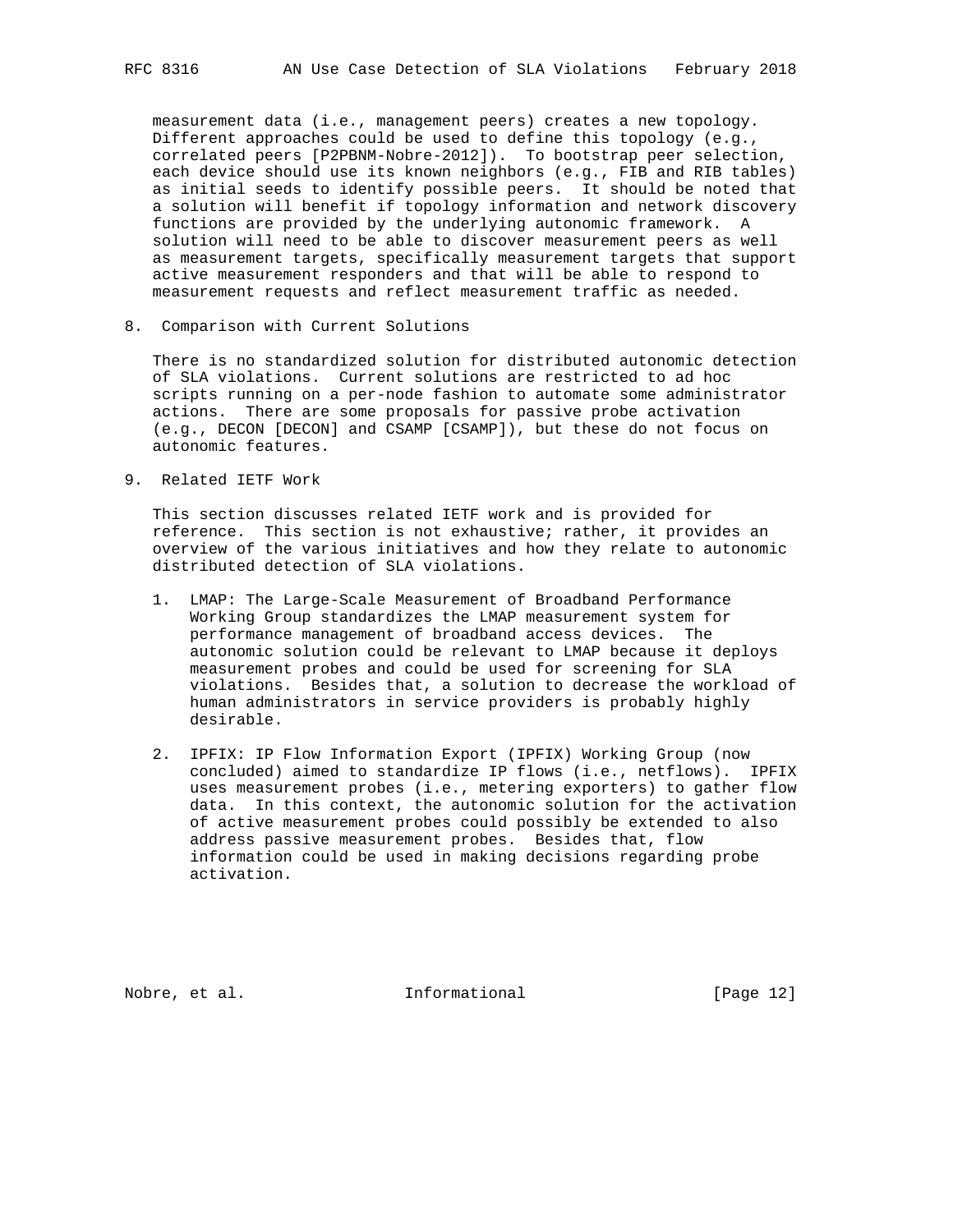- 3. ALTO: The Application-Layer Traffic Optimization Working Group aims to provide topological information at a higher abstraction layer, which can be based upon network policy, and with application-relevant service functions located in it. Their work could be leveraged to define the topology for network devices that exchange measurement data.
- 10. IANA Considerations

This document has no IANA actions.

11. Security Considerations

 The security of this solution hinges on the security of the network underlay, i.e., the Autonomic Control Plane. If the Autonomic Control Plane were to be compromised, an attacker could undermine the effectiveness of measurement coordination by reporting fraudulent measurement results to peers. This would cause measurement probes to be deployed in an ineffective manner that would increase the likelihood that violations of SLOs go undetected.

 Likewise, the security of the solution hinges on the security of the deployment mechanism for autonomic functions (in this case, the autonomic function that conducts the service-level measurements). If an attacker were able to hijack an autonomic function, it could try to exhaust or exceed the resources that should be spent on autonomic measurements in order to deplete network resources, including network bandwidth due to higher-than-necessary volumes of synthetic test traffic generated by measurement probes. Again, it could also lead to reporting of misleading results; among other things, this could result in non-optimal selection of measurement targets and, in turn, an increase in the likelihood that service-level violations go undetected.

- 12. Informative References
	- [ACP] Eckert, T., Ed., Behringer, M., Ed., and S. Bjarnason, "An Autonomic Control Plane (ACP)", Work in Progress, draft-ietf-anima-autonomic-control-plane-13, December 2017.
	- [CSAMP] Sekar, V., Reiter, M., Willinger, W., Zhang, H., Kompella, R., and D. Andersen, "CSAMP: A System for Network-Wide Flow Monitoring", NSDI USENIX Symposium Networked Systems Design and Implementation, April 2008.

Nobre, et al. 100 mm informational [Page 13]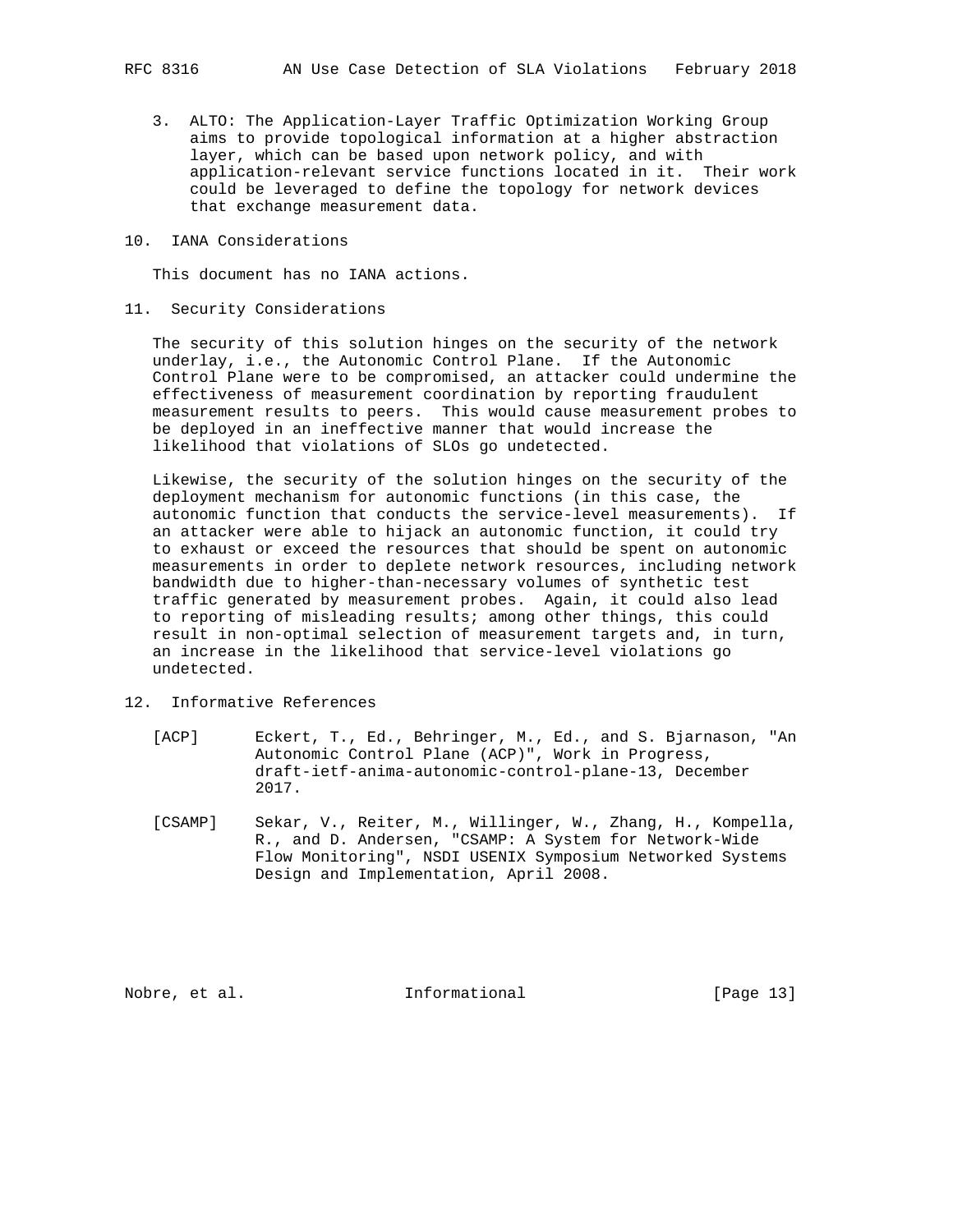- [DECON] di Pietro, A., Huici, F., Costantini, D., and S. Niccolini, "DECON: Decentralized Coordination for Large- Scale Flow Monitoring", IEEE INFOCOM Workshops, DOI 10.1109/INFCOMW.2010.5466642, March 2010.
- [P2PBNM-Nobre-2012]

 Nobre, J., Granville, L., Clemm, A., and A. Gonzalez Prieto, "Decentralized Detection of SLA Violations Using P2P Technology, 8th International Conference Network and Service Management (CNSM)", 8th International Conference on Network and Service Management (CNSM), 2012, <http://ieeexplore.ieee.org/xpls/ abs\_all.jsp?arnumber=6379997>.

- [RFC4148] Stephan, E., "IP Performance Metrics (IPPM) Metrics Registry", BCP 108, RFC 4148, DOI 10.17487/RFC4148, August 2005, <https://www.rfc-editor.org/info/rfc4148>.
- [RFC4656] Shalunov, S., Teitelbaum, B., Karp, A., Boote, J., and M. Zekauskas, "A One-way Active Measurement Protocol (OWAMP)", RFC 4656, DOI 10.17487/RFC4656, September 2006, <https://www.rfc-editor.org/info/rfc4656>.
- [RFC5357] Hedayat, K., Krzanowski, R., Morton, A., Yum, K., and J. Babiarz, "A Two-Way Active Measurement Protocol (TWAMP)", RFC 5357, DOI 10.17487/RFC5357, October 2008, <https://www.rfc-editor.org/info/rfc5357>.
- [RFC5474] Duffield, N., Ed., Chiou, D., Claise, B., Greenberg, A., Grossglauser, M., and J. Rexford, "A Framework for Packet Selection and Reporting", RFC 5474, DOI 10.17487/RFC5474, March 2009, <https://www.rfc-editor.org/info/rfc5474>.
- [RFC6248] Morton, A., "RFC 4148 and the IP Performance Metrics (IPPM) Registry of Metrics Are Obsolete", RFC 6248, DOI 10.17487/RFC6248, April 2011, <https://www.rfc-editor.org/info/rfc6248>.
- [RFC6812] Chiba, M., Clemm, A., Medley, S., Salowey, J., Thombare, S., and E. Yedavalli, "Cisco Service-Level Assurance Protocol", RFC 6812, DOI 10.17487/RFC6812, January 2013, <https://www.rfc-editor.org/info/rfc6812>.
- [RFC7011] Claise, B., Ed., Trammell, B., Ed., and P. Aitken, "Specification of the IP Flow Information Export (IPFIX) Protocol for the Exchange of Flow Information", STD 77, RFC 7011, DOI 10.17487/RFC7011, September 2013, <https://www.rfc-editor.org/info/rfc7011>.

Nobre, et al. Informational [Page 14]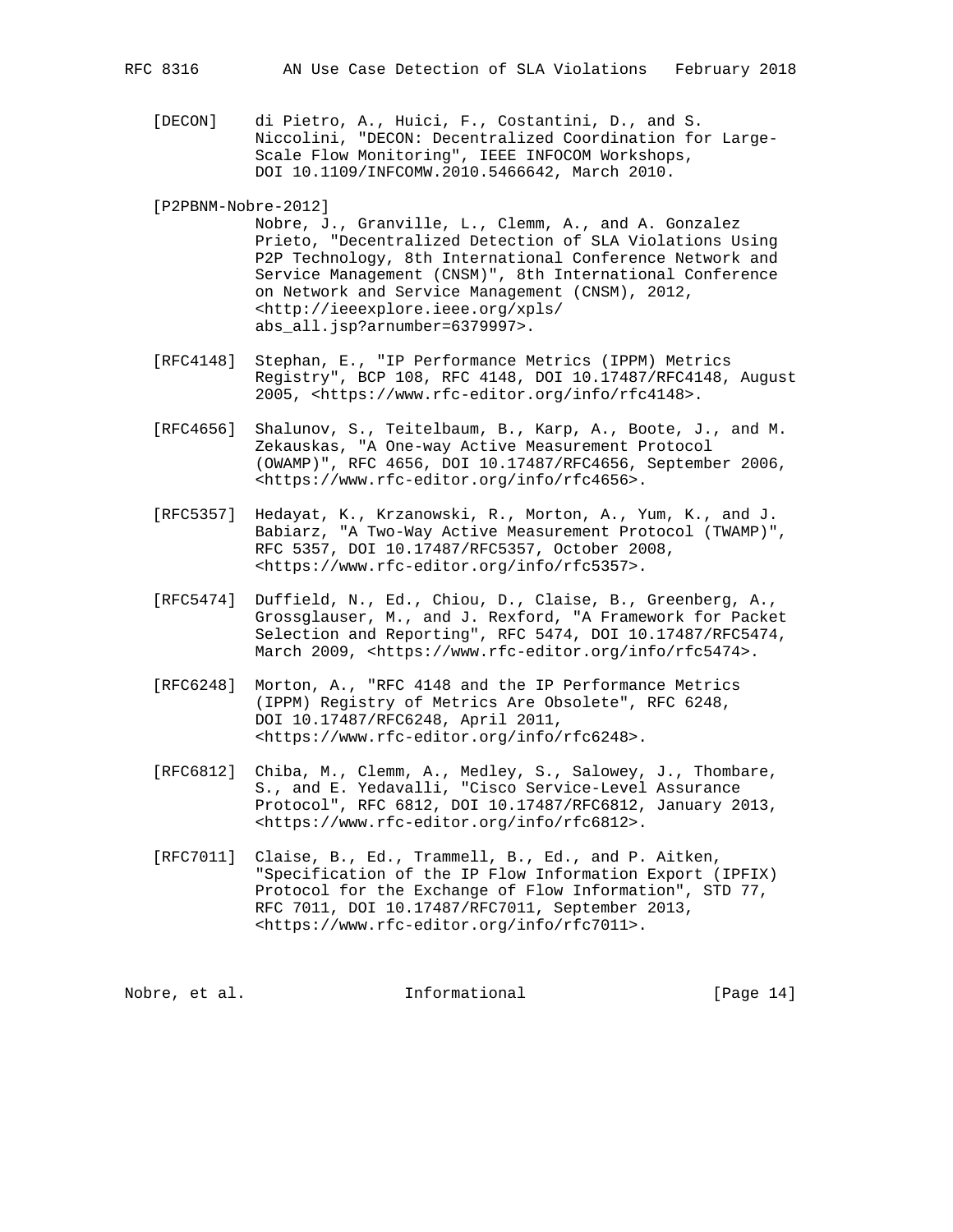- [RFC7297] Boucadair, M., Jacquenet, C., and N. Wang, "IP Connectivity Provisioning Profile (CPP)", RFC 7297, DOI 10.17487/RFC7297, July 2014, <https://www.rfc-editor.org/info/rfc7297>.
- [RFC7575] Behringer, M., Pritikin, M., Bjarnason, S., Clemm, A., Carpenter, B., Jiang, S., and L. Ciavaglia, "Autonomic Networking: Definitions and Design Goals", RFC 7575, DOI 10.17487/RFC7575, June 2015, <https://www.rfc-editor.org/info/rfc7575>.
- [RFC8250] Elkins, N., Hamilton, R., and M. Ackermann, "IPv6 Performance and Diagnostic Metrics (PDM) Destination Option", RFC 8250, DOI 10.17487/RFC8250, September 2017, <https://www.rfc-editor.org/info/rfc8250>.